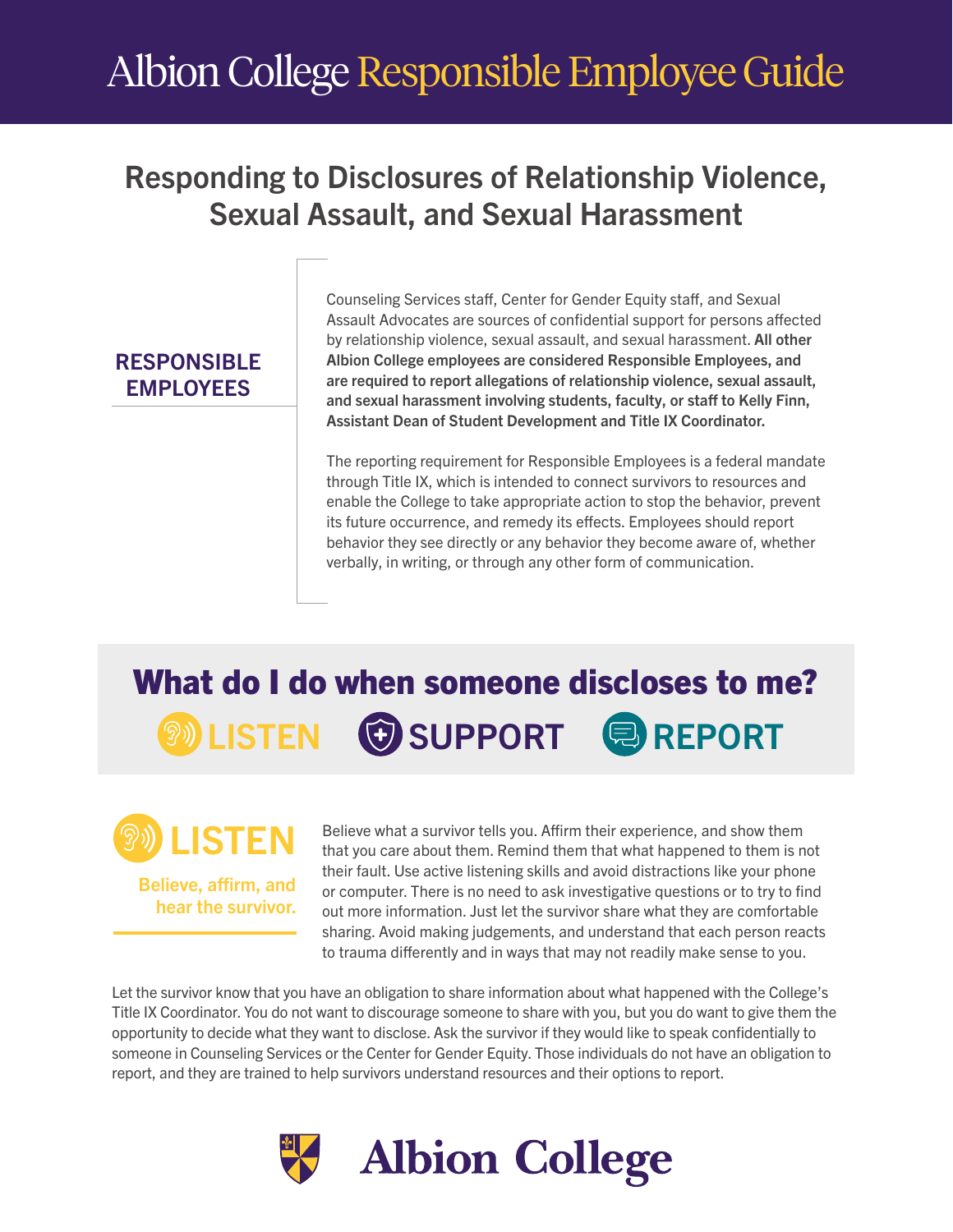

If there is an immediate concern for an individual's safety, contact Campus Safety at 517-629-1234 or ext. 1234 on a campus phone.

Connect the survivor to appropriate resources.

Encourage the student to seek help through appropriate resources including:

## **CONFIDENTIAL**

- Counseling Services (517-629-0236 or ext. 0236) provides free, confidential counseling for students, and can help survivors understand their options on and off campus. Counseling Services staff can be reached after hours by calling Campus Safety at 517-629-1234 or ext. 1234 and asking to speak with the Counselor on Call.
- The Anna Howard Shaw Center for Gender Equity (517-629-0658) provides confidential support for survivors of interpersonal violence. In addition to the Victim Advocate, there are student staff and faculty/ staff/student volunteer Sexual Assault Advocates who have been trained to offer support, advocacy, information, and referrals exclusively to current Albion College faculty, staff, and students who are affected by interpersonal violence.
- Sexual Assault Services (888-383-2192) provides 24/7 counseling, healthcare, and advocacy for sexual assault survivors.
- S.A.F.E. Place (888-664-9832) provides 24/7 shelter, court advocacy, social services referrals, and comprehensive counseling programs for victims of stalking, dating violence, and domestic violence.
- Michigan Sexual Assault Hotline (1-855-VOICES4 or 1-855-864-2374)
- National Sexual Assault Hotline (1-800-656-4673)
- National Domestic Violence Hotline (www.thehotline.org, 1-800-799-7233)

## NON-CONFIDENTIAL

- Accommodations in academic, living, transportation, and working situations by contacting the College's Title IX Coordinator. Survivors may request these accommodations regardless of whether or not they choose to submit a formal complaint about the incident to the College or to civil authorities. The College will provide such accommodations if they are reasonably available.
- Albion Department of Public Safety (911 or 517-629-3933)

# REPORT

Kelly Finn Assistant Dean of Students and Titel IX Coordinator (517-629-0195) titleix@albion.edu

Online Title IX Report Form

Reporting should be viewed as connecting the survivor with the campus personnel whose responsibility it is to assist students in addressing these matters. Consider making your report in the form of a referral. Remind the student of your obligation to share the information (including date, time, location, individuals involved, and a description of the incident). Offer to make the report with the survivor, or see if the student would prefer going with you to one of those offices to report. If making the report with the student is not possible, make sure you let them know who you are going to contact and when, and follow up with the student after you report.

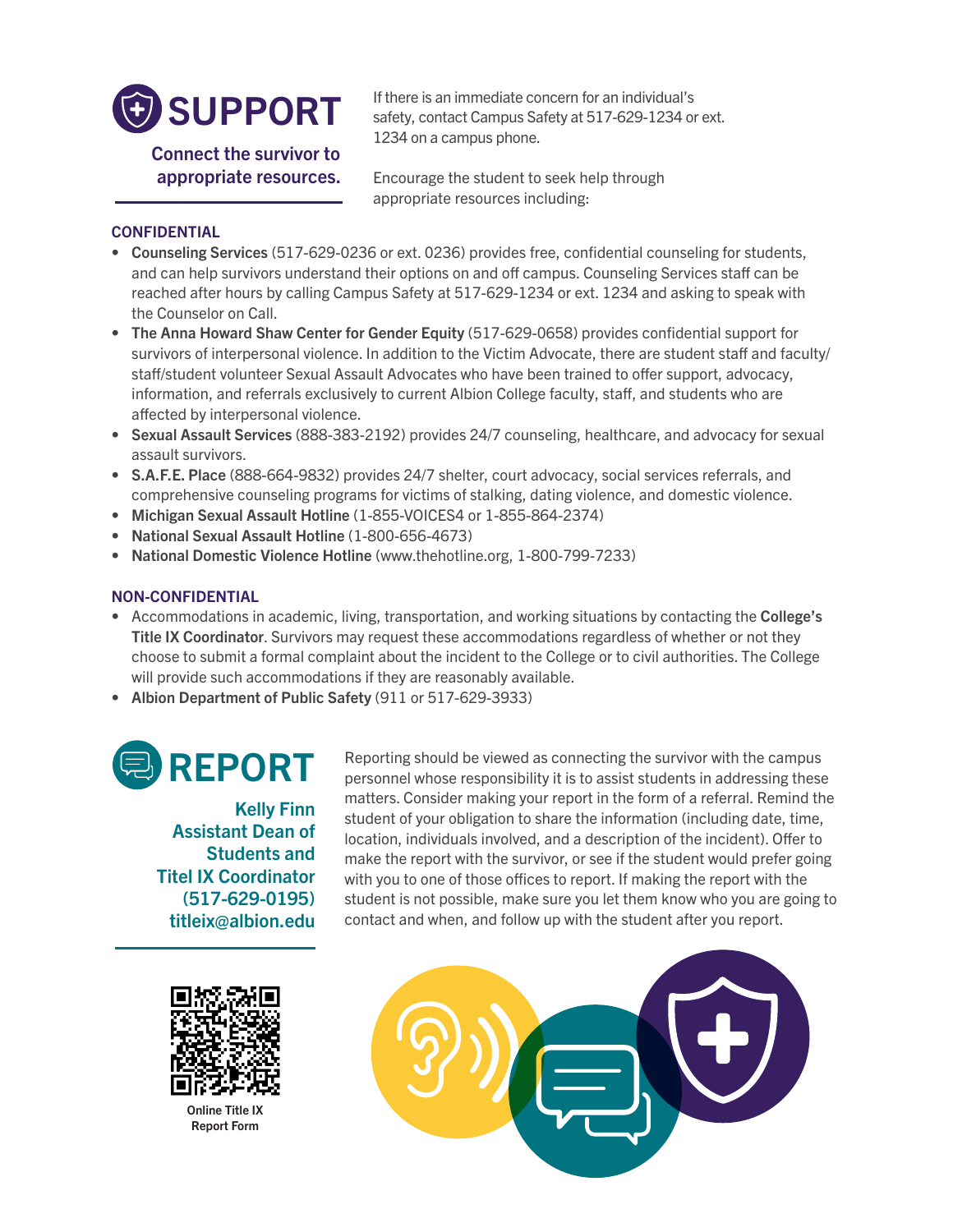## What happens after I report?

The College is required by the Violence Against Women Act to provide reporting options and other resources in writing to survivors of dating violence, domestic violence, sexual assault, and stalking. After a report is made, the Title IX Coordinator will reach out to the student to conduct an intake assessment. If the survivor does not wish to meet or file a complaint, the Title IX Coordinator will send them an email informing them of the supportive, confidential resources that are available, as well as a copy of the Title IX policy. There are supportive measures that can be put in place if a student does not wish to file a formal complaint, such as academic accommodations, housing accommodations, or a no-contact order, among other options.

There are two routes a student may be able to take if they choose to file a formal complaint: an informal resolution or an investigative resolution. Informal resolution may be utilized in some circumstances if the College deems appropriate and both parties agree to it. Informal resolution is not permitted when the allegations involve an employee and a student. If an investigative resolution is deemed appropriate, all parties involved will meet with a trained investigator. Students have the right to bring an adviser of their choice with them to any meetings.

Complaints against students are normally processed in accordance with the Title IX process (*www.albion.edu/offices/title-ix/title-ix-policy*). The decision to sanction a student responsible for violating the Title IX policy depends on whether there is sufficient information available to warrant the sanctions and whether the student making the complaint wants to pursue those sanctions.

Complaints against employees of the College are normally processed according to the Albion College Title IX policy.

In order to protect other members of the College community, the College may sometimes pursue disciplinary action against an individual even when the person who made the report chooses not to participate in any way.

Survivors have the right to and are encouraged to pursue a complaint against the accused in the legal system if a crime is alleged to have occurred. Campus Safety and the Victim Advocate can and will assist survivors in filing a criminal complaint as requested.

## Prohibited Behaviors

### SEXUAL ASSAULT

Sexual Assault is any sexual activity initiated by an individual that occurs without consent of the individual to whom the sexual activity is directed and/or by force or coercion, including non-consensual sexual contact and non-consensual sexual intercourse.

Non-consensual sexual contact is any intentional sexual touching, however slight, with any object or body part, by a person upon another person that is without consent and/or by force or coercion. Nonconsensual sexual contact includes intentional contact with the breasts, buttocks, groin, or genitals, or the clothing covering those parts; or touching others with any of these body parts, clothed or unclothed; or any other intentional bodily contact in a sexual manner.

Non-consensual sexual intercourse is penetration, however slight, with any object or body part, of the vagina or anus, or fellatio or cunnilingus that is without consent and/or by force or coercion.

### DATING VIOLENCE

Dating violence occurs in a relationship of a romantic and intimate nature. Dating violence may occur in either of the following two ways:

- An intentional pattern of assaultive and controlling behaviors that cause fear, degradation, or humiliation. These behaviors may include, but are not limited to, threats, including threats to leave the individual or threats of self-harm, destruction of property, or orally abusive behavior.
- Any use or threatened use of physical force or violence, including sexual assault or other nonconsensual sexual activity.

### DOMESTIC VIOLENCE

Domestic violence occurs in the following relationships: spouses or former spouses, individuals who are or were in a dating relationship, or individuals who have a child in common. Domestic violence may occur in either of the following two ways:

- An intentional pattern of assaultive and controlling behaviors that cause fear, degradation, or humiliation. These behaviors may include, but are not limited to, threats, including threats to leave the individual or threats of self-harm, destruction of property, or orally abusive behavior.
- Any use or threatened use of physical force or violence, including sexual assault or other nonconsensual sexual activity.